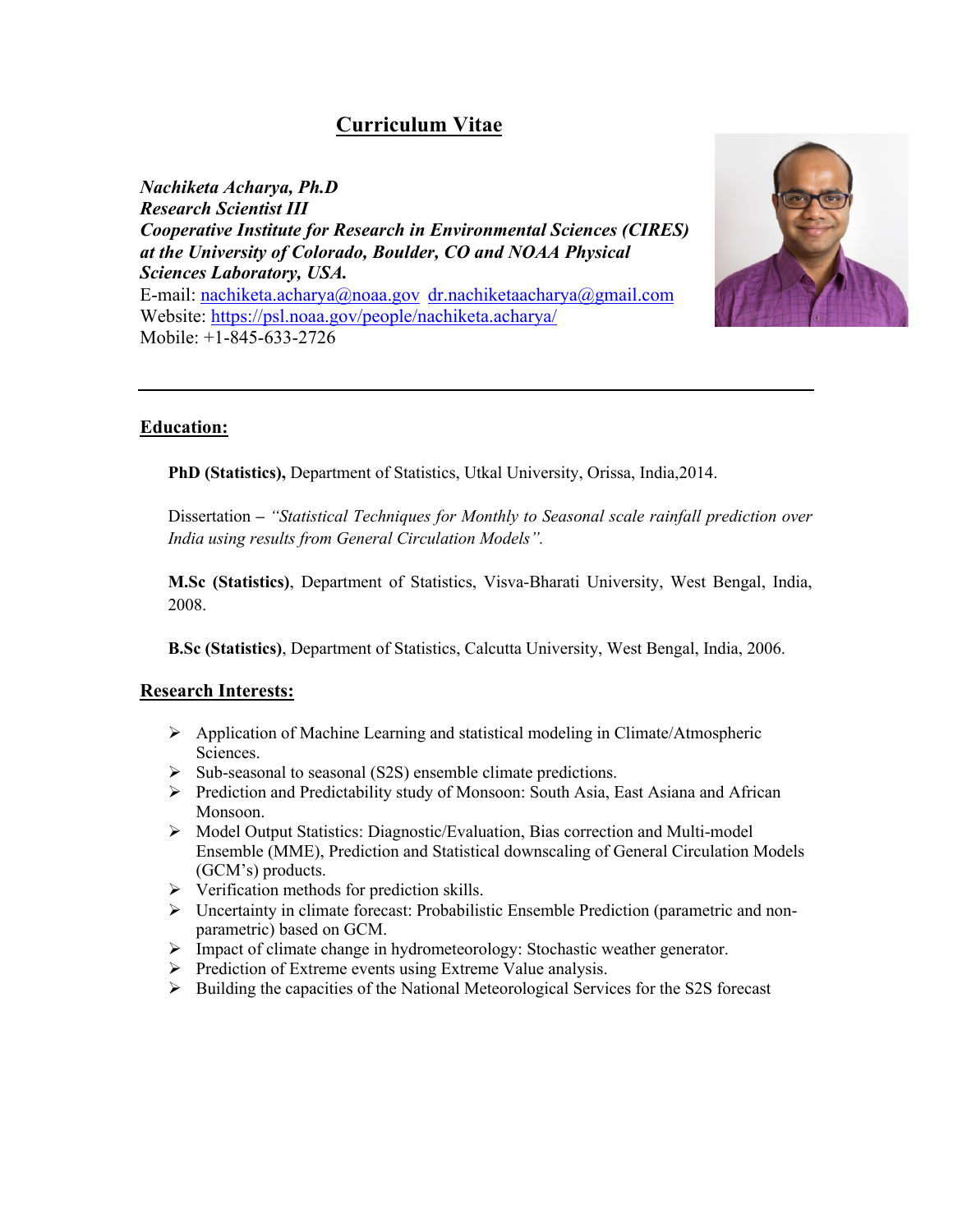# **Professional Positions held:**

- Ø April, 2022-till date: **Research Scientist III**, Cooperative Institute for Research in Environmental Sciences (CIRES) at the University of Colorado, Boulder, CO and NOAA Physical Sciences Laboratory, Boulder, CO., USA.
- Ø April, 2021-March 2022: **Assistant Research Professor,** Center for Earth System Modeling, Analysis, and Data (ESMAD), Department of Meteorology and Atmospheric Science, Pennsylvania State University, NY, USA.
- Ø Sepetember,2017-April,2021: **Associate Research Scientist**, International Research Institute for Climate and Society, Columbia University, NY, USA.
- Ø Sepetember,2016-August,2017: **Post-Doctoral Research Scientist**, International Research Institute for Climate and Society, Columbia University, NY, USA.
- Ø December,2014-August,2016: **Post-Doctoral Research Scientist**, Institute for Sustainable Cities, Hunter College, City University of New York, NY, USA.
- Ø April,2014-December,2014: **Project Scientist-C**, National Centre for Medium Range Weather Forecasting, Ministry of Earth Sciences, Govt. of India, NOIDA, U.P, India.
- Ø November,2013-March,2014: **Senior Project Scientist**, School of Earth, Ocean and Climate, Sciences, Indian Institute of Technology Bhubaneswar, Odisha, India.
- Ø July,2013- October, 2013: **Project Scientist**, School of Earth, Ocean and Climate, Sciences, Indian Institute of Technology Bhubaneswar, Odisha, India.
- Ø July,2012-September,2012: **Visiting young Scientist**, APEC Climate Center (APCC), Busan, Korea.
- Ø December,2012-March,2013: **Project Scientist**, Centre for Atmospheric Sciences, Indian Institute of Technology Delhi, New Delhi, India.
- Ø April,2010-December,2012: **Project Associate**, Centre for Atmospheric Sciences, Indian Institute of Technology Delhi, New Delhi, India.
- Ø November,2008-April,2010: **Junior Research Fellow**, Centre for Atmospheric Sciences, Indian Institute of Technology Delhi, New Delhi, India.

#### **Professional Membership:**

- Ø Founding Member of South Asian Forum on Agriculture Meteorology (SAFOAM).
- $\triangleright$  Indian Meteorological Society, India (Life member).
- $\triangleright$  Alumni of United Nation University Capacity Development Course Association, Tokyo, Japan.
- $\triangleright$  American Geophysical Union.
- Ø American Meteorological Society.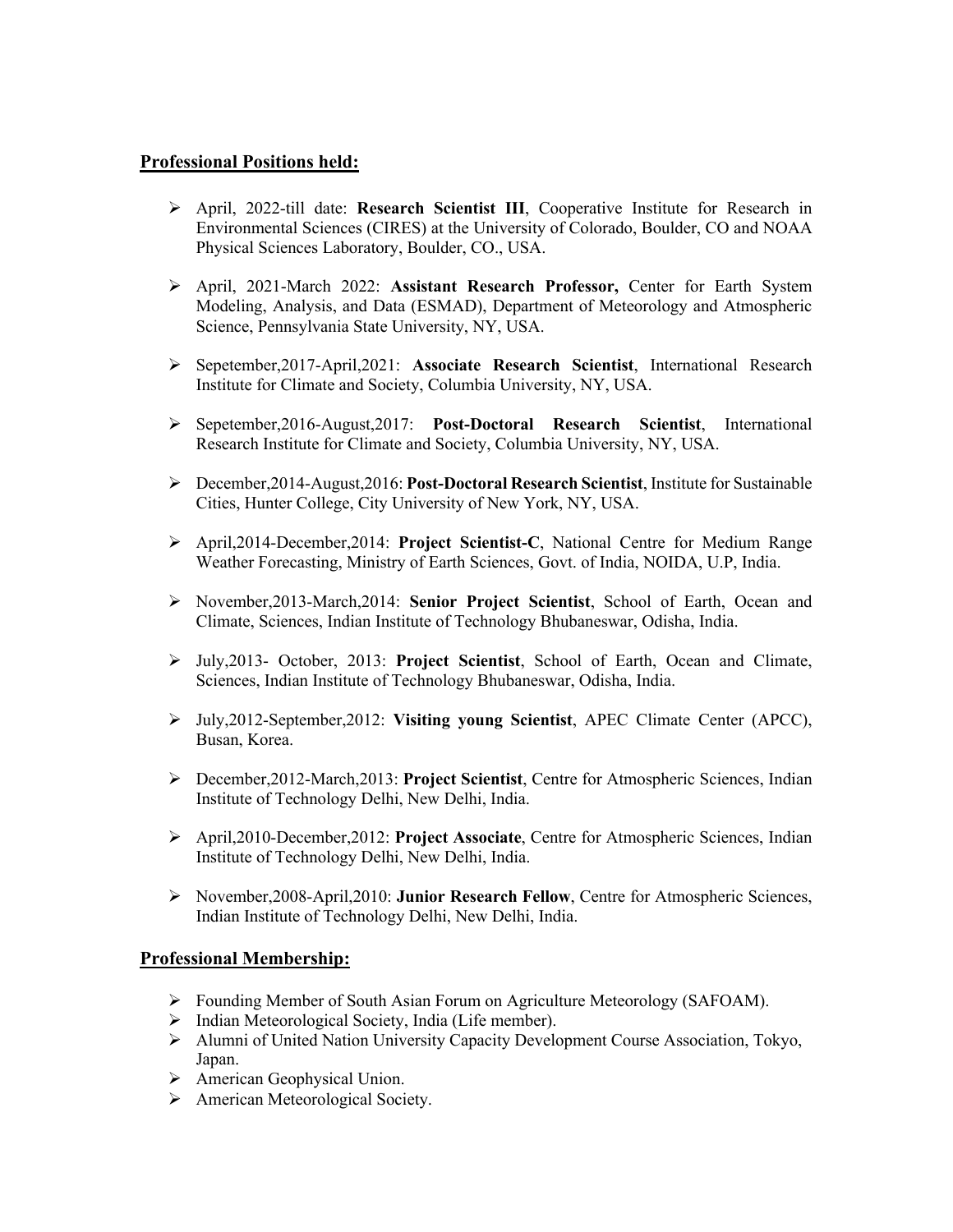- Ø Asia Oceania Geosciences Society (AOGS).
- $\triangleright$  The New York Academy of Sciences.

### **Academic Awards/ Recognitions/Achievements:**

- $\triangleright$  Co-leading the Building Block-3 (Prediction with a focus on the seasonal to decadal timescales), Regional Information for Society (RifS), World Climate Research Program, World Meteorological Organization.
- $\triangleright$  Session Chair for the "Machine Learning in Weather, Climatological and Hydrological Analysis, Predictions and Applications" at the 18th Annual Meeting of the Asia Oceania Geosciences Society.
- Ø Awarded Travel grant from National Science Foundation, USA, to attend "*Rossbypalooza 2016"* held at Department of the Geophysical Sciences, University of Chicago, USA (2016).
- Ø Awarded Travel grant from National Science Foundation, USA, to attend "*The 5th International Workshop on Climate Informatics"* held at National Center for atmospheric Research (NCAR), Boluder, Colorado, USA (2015).
- Ø Received Gold medal for best poster presentation award for "*Prediction of Winter Monsoon using Artificial Neural Network based Multi-Model Ensemble schemes*" at the International Tropical Meteorology Symposium (INTROMET), held in SRM University, Chennai, India (2014).
- $\triangleright$  Working as visiting Scientist at APEC Climate Center (APCC), Busan, Korea in "Young Scientist Support Program 2012" for three months from July to September, 2012. Fully sponsored by APCC (2012).
- Ø Stood third in SERC school on "Dynamics and Forecasting of Indian Summer Monsoon" sponsored by Department of Science and Technology, Govt. of India (2011).
- Ø Awarded Travel grant from Department of Science and Technology, Govt. of India, to attend workshop and conference in United Nation University, Tokyo, Japan (2011).
- Ø Stood First class second in Master degree (Statistics) of Visva-Bharati University, West Bengal, India (2008).

# **Grants:**

Ø **Round 3 of Research to Operation (R2O) initiative call by NOAA Testbeds**: "Development and evaluation of new statistical calibration methods for multi-model ensemble week 3-4 probabilistic forecasts" Amount: \$377,187. Role: Co-PI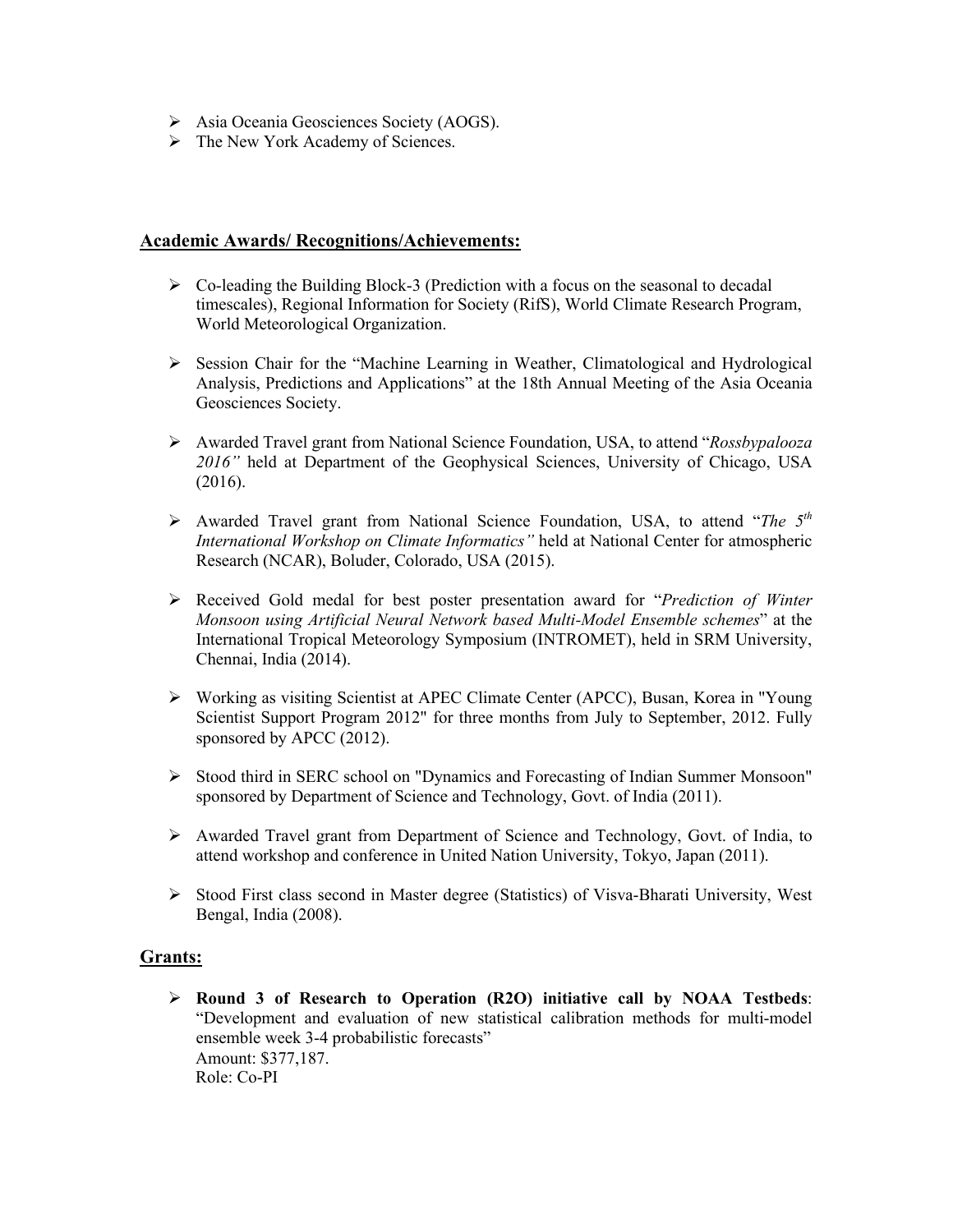Ø **The Institute for Computational and Data Sciences (Penn State University) Seed**  Grant 2022-23 competition: "Learning to reconstruct the ocean's great conveyor belt" Amount: \$47,649. Role: Co-PI

# **Technical skill:**

- Ø Environments: UNIX, LINUX, WINDOWS, MAC, GITHUB.
- Ø Programming Languages: MATLAB, R, Python, Jupyter Notebook.
- Ø Graphical Packages: GrADS, MATLAB, R, Python, ArcGIS

# **Publications Details:**

| Paper published in peer reviewed journals |                                                                | : 38.                                        |
|-------------------------------------------|----------------------------------------------------------------|----------------------------------------------|
| <b>Book Chapters/ Technical Report</b>    |                                                                | $\therefore$ 8.                              |
| Peer reviewed Conference proceedings.     |                                                                | : 5                                          |
| <b>Total Citation</b>                     |                                                                | : $665$ (as of Jan, 2022 by Google Scholar). |
| i-10 Index                                |                                                                | : $20$ (as of Jan, 2022 by Google Scholar).  |
| h- Index                                  |                                                                | : $15$ (as of Jan, 2022 by Google Scholar).  |
| Google Scholar link                       | : https://scholar.google.com/citations?user=AwvCwHcAAAAJ&hl=en |                                              |
| Research-gate Profile                     | : https://www.researchgate.net/profile/Nachiketa Acharya2      |                                              |
|                                           |                                                                |                                              |

# **List of Publications:**

# Ø *Peer Reviewed Journals:*

- 1. **Acharya N**, Mason SJ, Montes C, Hassan SMQ, Muñoz AG, Krupnik TJ, Sultana R, Rashid MB, Mannan AM, and Krupnik T.J (2022): Calibrated Multi-Model Ensemble Seasonal Prediction of Bangladesh Summer Monsoon Rainfall. *International Journal of Climatology* (under review).
- 2. Singh M, **Acharya N,** Jamshidi S, Jiao J, Yang ZL, Coudert M, Baumer Z and Niyogi D (2022): Urban precipitation downscaling using deep learning: a smart city application over Austin, Texas, USA. *Environmental Data Science* (under review).
- 3. Montes C, **Acharya N**, Hossain R, Babu A, and Krupnik T.J (2022): Developing climate services for aquaculture in Bangladesh: towards a seasonal early warning system for high temperatures and intense rainfall events, *Climate Services* (accepted).
- 4. Sabeerali CT, Sreejith OP, **Acharya N**, Surendran DE,Pai DS (2022): Seasonal Forecasting of Tropical Cyclones over the Bay of Bengal using a Hybrid Statistical/Dynamical Model. *International Journal of Climatology* (accepted).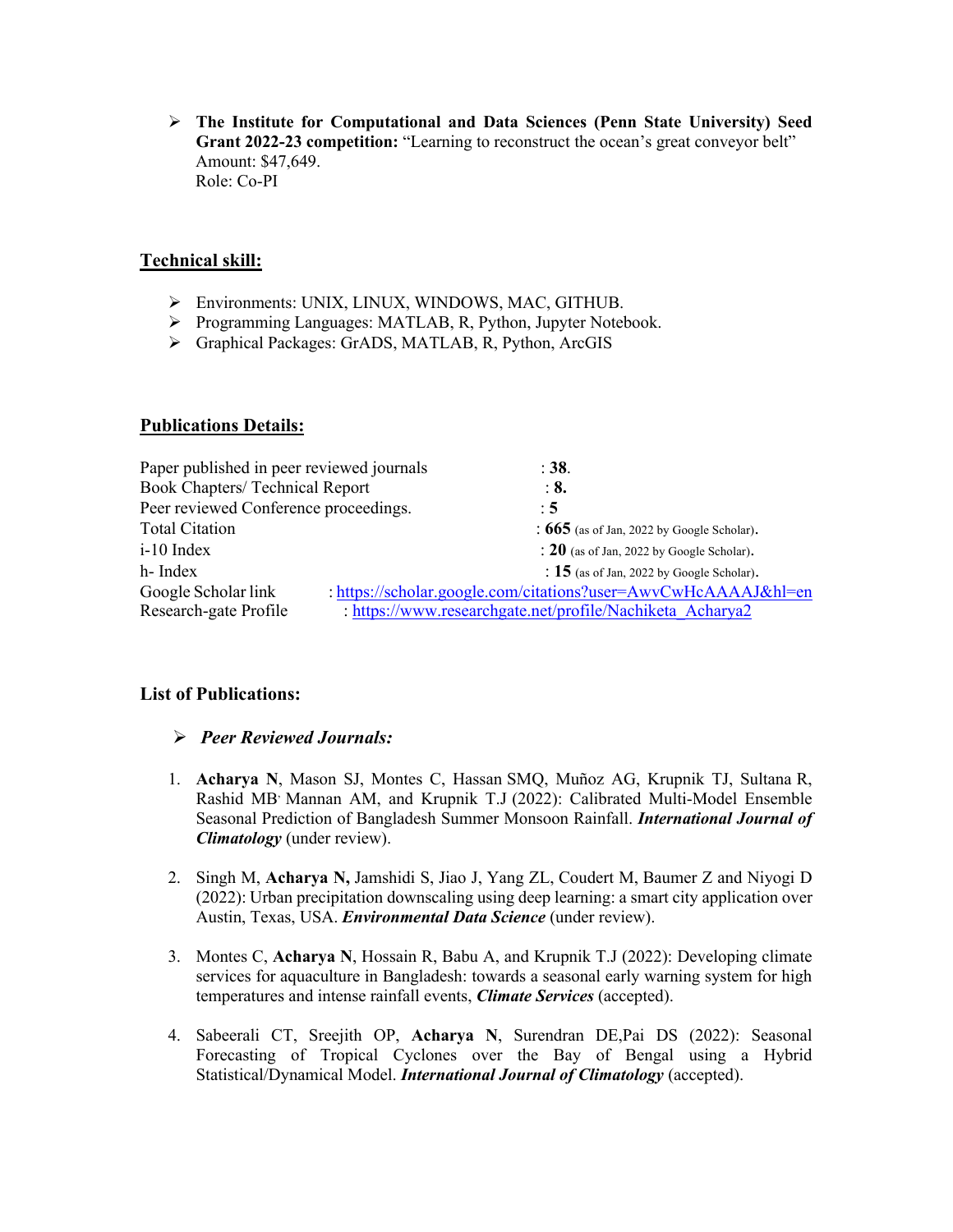- 5. Teshome A, Zhang J,Ma Q, Zebiak S.E, Demissie T,Dinku T, Siebert A, Seid J and **Acharya N** (2022): Skill Assessment of North American Multi-Models Ensemble (NMME) for June-September (JJAS) Seasonal Rainfall over Ethiopia, Atmospheric and Climate Sciences,12,54-73, DOI: 10.4236/acs.2022.121005.
- 6. **Acharya N**, Ehsan MA, Admasu A, Teshome A and Hall, K.J.C (2021): On the Next Generation (NextGen) Seasonal Prediction System to enhance Climate Services over Ethiopia, *Climate Services* https://doi.org/10.1016/j.cliser.2021.100272
- 7. **Acharya N,** and Bennett, E. Characteristic of the Regional Rainy Season Onset over Vietnam: Tailoring to Agricultural Application (2021). *Atmosphere*, 12, 198. https://doi.org/10.3390/atmos12020198
- 8. Montes C, **Acharya N,** Kelley C, Stiller-Reeve MA and Hassan QSM (2021): Interannual variability of monsoon onset and withdrawal in Bangladesh. *Atmosphere Science Letter* https://doi.org/10.1002/asl.1069.
- *9.* White, C. J.,Domeisen, D.I.V, **Acharya N** and others (2021): Advances in the application and utility of subseasonal-to-seasonal predictions. *Bulletin of the American Meteorological Society* https://doi.org/10.1175/BAMS-D-20-0224.1
- 10. **Acharya N**, R. Faniriantsoa, B. Rashid, R. Sultana, Montes C., S.M.Q. Hassan and T. Dinku, 2021: Developing High-resolution Gridded Rainfall and Temperature Data for Bangladesh: the ENACTS-BMD dataset, *Dew-Drop*, 7 (1), 155-164.
- 11. Montes C.,**Acharya N**, S.M.Q. Hassan 2021: Assessing the performance of satellite-based products for monitoring extreme rainfall events in Bangladesh, *Dew-Drop*, 7 (1), 70-81.
- 12. Ehsan MA, Tippett MK, Robertson AW, Almazroui M, Ismail MS; Dinku T, **Acharya N,** Siebert A, Ahmed JS; Teshome A (2021): Predictability and Skill of Ethiopian Kiremt Rainfall in ECMWF's fifth generation seasonal forecast system, *Climate Dynamics*  https://doi.org/10.1007/s00382-021-05855-0.
- 13. Montes C, **Acharya N**, Hassan QSM and Krupnik T.J (2021): Intense precipitation events during the monsoon season in Bangladesh as captured by satellite-based products, *Journal of Hydrometeorology* https://doi.org/10.1175/JHM-D-20-0287.1
- 14. Kelley C, **Acharya** N**,** Montes C, Krupnik T.J, Md. Mannan A, Hassan QSM (2020): Exploring the predictability of within-season rainfall statistics of the Bangladesh monsoon using North American Multimodel Ensemble outputs. *Theoretical and Applied Climatology* https://doi.org/10.1007/s00704-020-03202-7.
- 15. Robertson Andrew W., **Acharya N**, Goddard, L., Pattanaik, D. R., Sahai, A. K., Singh, K. K., et al. (2019): Subseasonal forecasts of the 2018 Indian summer monsoon over Bihar. *Journal of Geophysical Research: Atmosphere*. https://doi.org/10.1029/2019JD031374.
- 16. Robertson Andrew W, Moron Vincent, Vigaud Nicolas, **Acharya N,** Green M. Arther (2019): Multi-scale variability and predictability of Indian summer monsoon rainfall. *MAUSAM,* 70, 2 (April 2019), 277-292*. https://metnet.imd.gov.in/mausamdocs/17025\_F.pdf*
- 17. Vigaud Nicolas, Tippett Michael K, Yuan Jing, Robertson Andrew W and **Acharya N** (2020): Spatial Correction of Multimodel Ensemble Subseasonal Precipitation Forecasts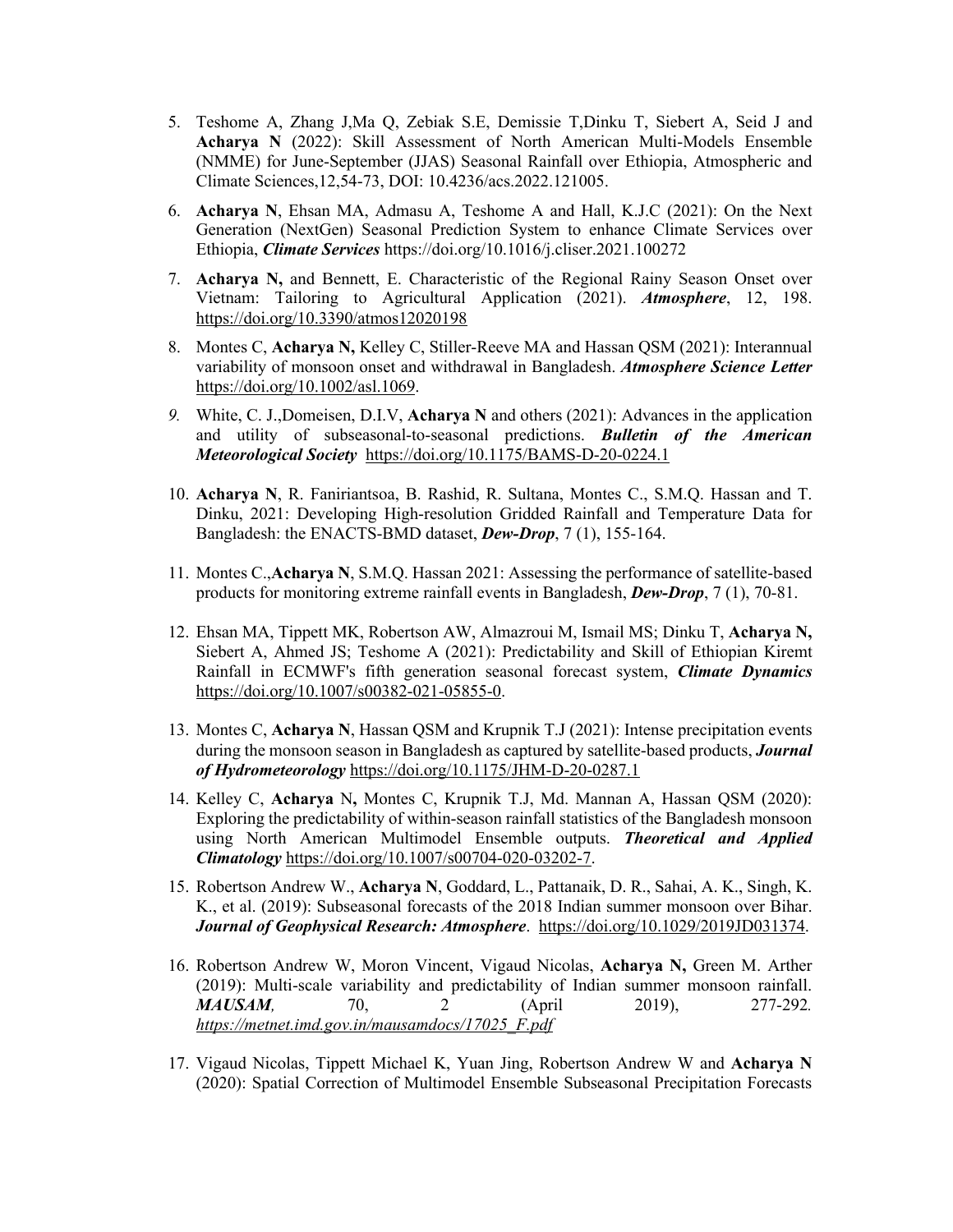over North America Using Local Laplacian Eigenfunctions. *Monthly Weather Review* 148 (2), 523-539. doi: 10.1175/MWR-D-19-0134.1.

- 18. Vigaud Nicolas, Tippett Michael K, Yuan Jing, Robertson Andrew W and **Acharya N** (2019): Probabilistic skill of subseasonal surface temperature forecasts over North America. *Weather and Forecasting* 34 (6), 1789-1806. doi:10.1175/WAF-D-19-0117.1.
- 19. Mukundan R, **Acharya N,** Gelda R., Frei A., Owens E.M. (2019): Modeling streamflow sensitivity to climate change in New York City water supply streams using a stochastic weather generator. *Journal of Hydrology: Regional Studies,* 147–158, https://doi.org/10.1016/j.ejrh.2019.01.001.
- 20. Vigaud Nicolas, Robertson Andrew W, Tippett, Michael K, **Acharya N,** (2017): Subseasonal predictability of boreal summer monsoon rainfall from ensemble forecasts; *Frontiers in Environmental Science*. https://doi.org/10.3389/fenvs.2017.00067
- 21. **Acharya N,** Frei A., Chen J., DeCristofaro L. and Owens E.M. (2016): Evaluating Stochastic Precipitation Generators for Climate Change Impact Studies of New York City's Primary Water Supply. *Journal of Hydrometeorology* 18(3):879-896.
- 22. K. Ghosh, A. Singh, U.C. Mohanty, **Acharya N,** R.K. Pal, K.K. Singh and S. Pasupalak (**2015**): Development of a rice yield prediction system over Bhubaneswar, India: combination of extended range forecast and CERES-rice model. *Meteorological Application* doi: 10.1002/met.1483.
- 23. **Acharya N**, Srivastava N.A., Panigrahi B.K. and Mohanty U.C. (**2014**): Development of an artificial neural network based multi-model ensemble to estimate the northeast monsoon rainfall over south peninsular India: an application of extreme learning machine. *Climate Dynamics*. 43(5):1303-1310.
- 24. **Acharya N**, Chattopadhayay S., Mohanty U.C. and Sahoo L.N (**2014**): Prediction of Indian Summer Monsoon Rainfall: a weighted multi-model ensemble to enhance probabilistic forecast skills *Meteorological Application.* 21 (3),724-732.
- 25. **Acharya N,** M.A. Kulkarni, U.C. Mohanty and Ankita Singh (**2014**): Comparative evaluation of Performances of two versions of NCEP Climate Forecast System in predicting Indian summer monsoon rainfall. *Acta Geophysica.*62 (1):199-219.
- 26. **Acharya N,** Chattopadhayay S., Mohanty U.C., Dash S K and Sahoo L.N (**2013**): On the bias correction of General Circulation Model output for Indian Summer Monsoon. *Meteorological Applications***.** 20 (3):349–356.
- 27. **Acharya N**, Ankita Singh, Archana Nair, U.C. Mohanty, Chattopadhayay S (**2013**): Performance of General Circulation Models and their ensembles for prediction of drought indices over India during summer monsoon *Natural Hazards* 66 (2):851–871.
- 28. **Acharya N**, Mohanty U.C, L N Sahoo (**2013**): Probabilistic Multi-Model Ensemble Prediction of Indian Summer Monsoon Rainfall using General Circulation Models: A nonparametric approach*. Comptes Rendus Geoscience.* 345 (3):126–135.
- 29. Nair A., Mohanty U.C. and **Acharya N** (**2013**): Monthly prediction of rainfall over India and its homogeneous zones during monsoon season: a supervised principal component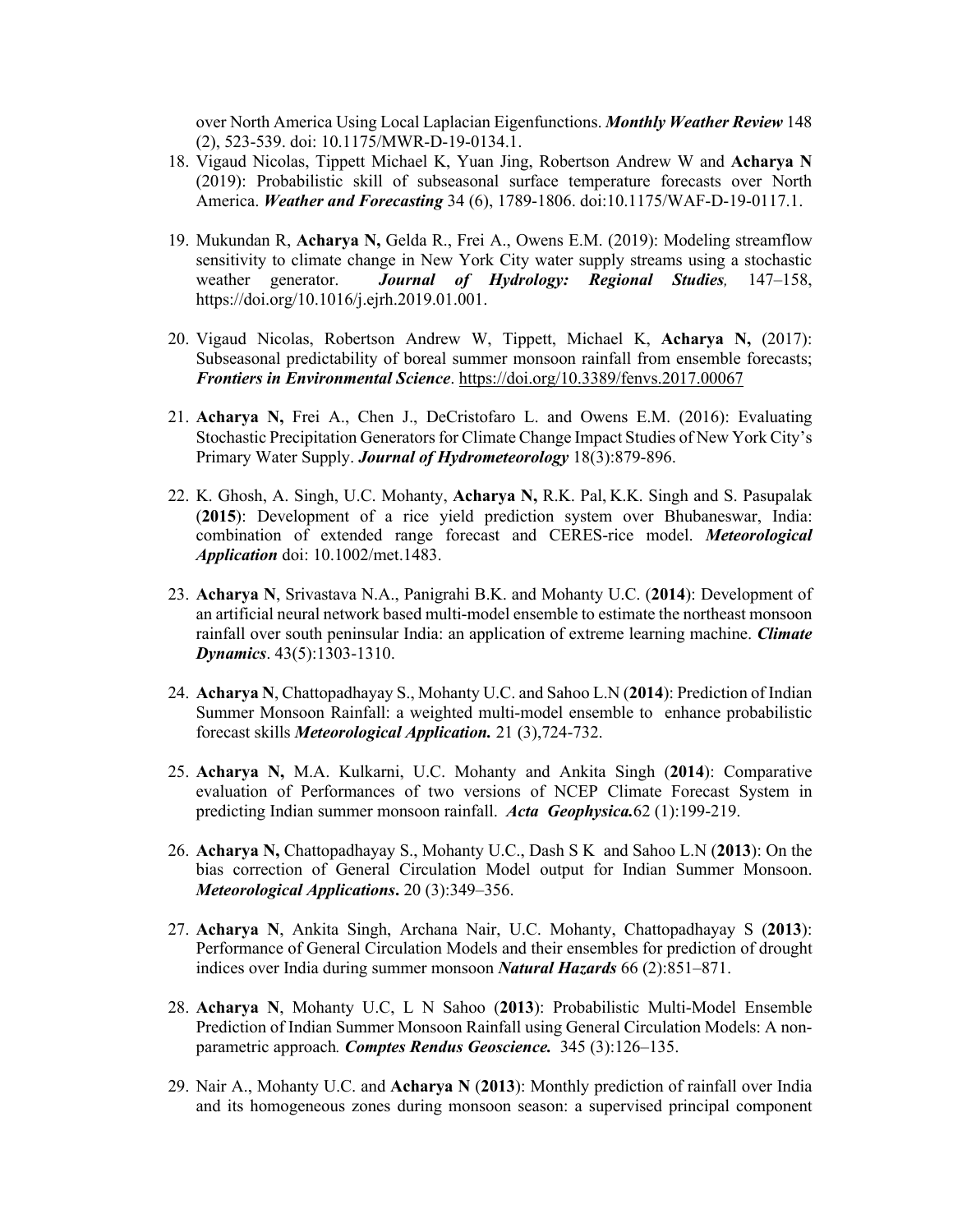regression approach on general circulation model products. *Theoretical and Applied Climatology* 111 (1-2):327-339.

- 30. Singh A, **Acharya N**, U. C. Mohanty and G Mishra (**2013**). Performance of Multi Model Canonical Correlation Analysis (MMCCA) for prediction of Indian Summer Monsoon Rainfall using GCMs output *Comptes Rendus Geoscience.* 345(2): 62–72.
- 31. Nair A., **Acharya N,** Ankita Singh, U.C. Mohanty and T.C. Panda (**2013**): On the predictability of northeast monsoon rainfall over south peninsular India in General Circulation Models *Pure and applied Geophysics.* 170 (11):1945-1967.
- 32. U.C. Mohanty, **Acharya N**, Ankita Singh, Archana Nair, M.A. Kulkarni, S.K. Dash, S.C. Kar, A.W. Robertson, A.K. Mitra, L.S. Rathore, K.K. Singh, D.R. Pattanaik, Dalip Singh , Surajit Chattopadhyay, R.K. Rai, M.M.N Rao, P.Sinha, A.K. Mishra and R.K. Pal. (**2013**): Real-time Experimental Extended Range Forecast System (ERFS) for Indian summer Monsoon Rainfall: A case study for Monsoon 2011. *Current Science.* 104 (7):856-870.
- *33.* **Acharya N,** Chattopadhayay S., Kulkarni M.A., Mohanty U.C., (**2012**): A neurocomputing approach to predict monsoon rainfall in monthly scale using SST anomaly as predictor, *Acta Geophysica*. 60 (1):260-279.
- 34. Kar S.C., **Acharya N,** Mohanty U.C.,Kulkarni M.A.(**2012**): Skill of Monthly Rainfall forecasts over India using Multi-Model Ensemble Schemes, *International Journal of Climatology*, 32 (8): 1271–1286.
- 35. Makarand A. Kulkarni; **Acharya N,** Kar S.C; U.C. Mohanty; Michael K.Tippett; Andrew W. Robertson; Jing-Jia Luo; Toshio Yamagata (**2012**): Probabilistic prediction of Indian Summer Monsoon Rainfall using Global Climate Models, *Theoretical and Applied Climatology* 107 (3-4):441–450.
- 36. Chattopadhayay S., **Acharya N,** Chattopadhayay G, Kiran Prasad S and Mohanty UC (**2012**): Markov chain model to study the occurrence of pre-monsoon thunderstorms over Bhubaneswar, India. *Comptes Rendus Geoscience .* 344 (10):473–482.
- 37. A.Singh, **Acharya N,** Mohanty, U. C., A.W. Robertson, G. Mishra (**2012**). On the predictability of Indian Summer Monsoon Rainfall in general circulation model at different lead time. *Dynamics of Atmospheres and Oceans* 58:108– 127.
- 38. **Acharya N,** Kar S.C., Mohanty U.C., Kulkarni M.A., Dash S K(**2011**): Performance of GCMs for seasonal prediction over India- A case study for 2009 monsoon, *Theoretical and Applied Climatology* 105 (3-4):505–520.
- 39. **Acharya N,** Kar S.C., Kulkarni M.A., Mohanty U.C., Sahoo L.N; (**2011**): Multi-Model Ensemble Schemes for predicting Northeast Monsoon Rainfall over Peninsular India, *Journal of Earth System Science.* 120 (5):795–805.
- Ø *Peer Reviewed Conference Proceedings:*
- 1. **Acharya N**, and Hall, K.J.C (2021): PyELM-MME: A Python platform for Extreme learning machine based Multi-Model Ensemble, Proceedings of the 2021 Improving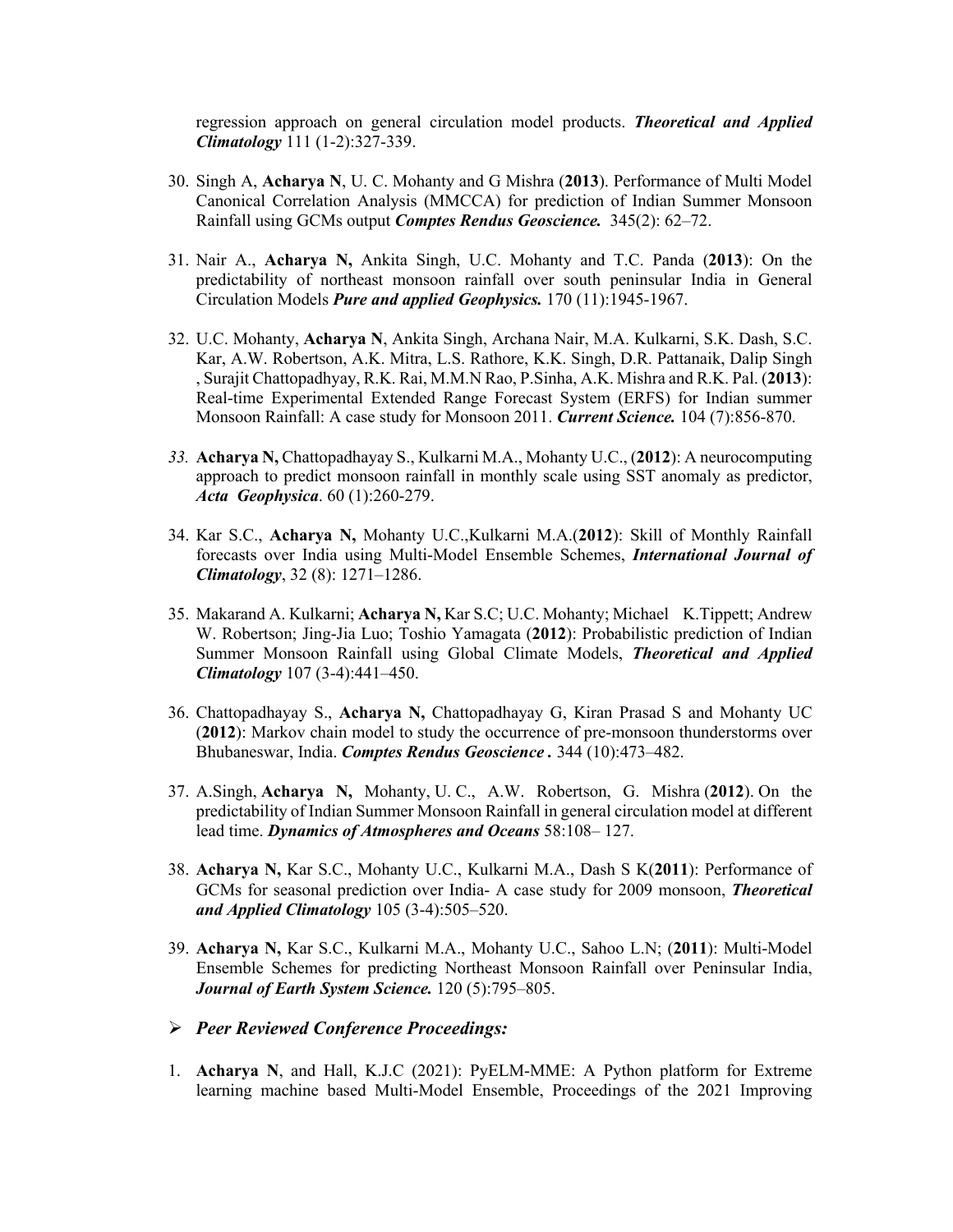Scientific Software Conference (No. NCAR/TN-567+PROC). doi:10.26024/p6mv-en77 https://opensky.ucar.edu/islandora/object/technotes%3A589/datastream/PDF/view

- 2. **Acharya N** (2021): Does Machine Learning-Based Multi-Model Ensemble Methods Add Value Over Existing Methods? Climate Prediction S&T Digest, 25. https://www.nws.noaa.gov/ost/STIClimateBulletin/CDPWDigest/45CDPW\_Digest\_IR.p df
- 3. **Acharya N**, Mason J, Hassan S. M. Q (2021): On the next generation (NextGen) seasonal prediction system for Bangladesh. Climate Prediction S&T Digest, 33. https://www.nws.noaa.gov/ost/STIClimateBulletin/CDPWDigest/45CDPW\_Digest\_IR.p df
- 4. **Acharya N** (2018): Calibration of Probabilistic Ensemble Forecasts for Indian Summer Monsoon Rainfall: A Non-gaussian Approach. Proceedings of the 8th International Workshop on Climate Informatics: CI 2018. *NCAR Technical Note NCAR/TN-550+PROC*, 151 pp, doi:10.5065/D6BZ64XQ https://opensky.ucar.edu/islandora/object/technotes:571.
- 5. **Acharya N**, Frei A, Owens EM (2015): Analysis of Weather Generators: Extreme events. Proceedings of the  $5<sup>th</sup>$  International Workshop on Climate Informatics: CI 2015. https://www2.cisl.ucar.edu/sites/default/files/3-%20Acharya.pdf

# Ø *Book Chapter/ Reports:*

- 1. Lisa Goddard, Carmen González Romero, Ángel G. Muñoz, **Acharya N**, et al. (2020): Climate Services Ecosystems in times of COVID-19. **World Meteorological Organization's Bulletin Vol 69 (2)-2020**. *Published by WMO https://public.wmo.int/en/resources/bulletin/climate-services-ecosystems-times-of-covid-19*
- 2. Ángel G. Muñoz, **Acharya N**, Carmen González Romero, Diego Pons and A.W. Robertson (2020): **Subseasonal real-time forecasts for food security.** *Published by Subseasonal-to-Seasonal(S2S) prediction project newsletter http://s2sprediction.net/file/newsletter/S2S\_Newsletter14\_July\_2020.pdf*
- 3. **Acharya N**, Michael Bell, Remi Cousin, John DelCorral, Colin Kelley, Igor Khomyakov, Andrew Kruczkiewicz, Daniel Osgood, Bristol Powell, Andrew Robertson, Asher Siebert, Yohana Tesfamariam Tekeste, Jeffrey Turmelle, Audrey Vadillo (2019): IRI's Contributions to Forecast Based Finance Efforts in Southern Africa.
- 4. **Acharya N** (2016): Evaluation of Stochastic Weather Generators for use in Simulating Precipitation. **Multi-Tiered Water Quality Modeling Program Annual Status Report 2016***. Published by New York City Department of Environmental Protection Bureau of Water Supply*
- 5. U. C. Mohanty, P. Sinha, M. A. Kulkarni**, Acharya N,** A. Nair, A. Singh, M. N. Rao., (2011): A Brief Review on Extended Range Prediction System of Indian Summer Monsoon; **Monsoon Monograph (2nd edition)** *Published by India Meteorological Department.*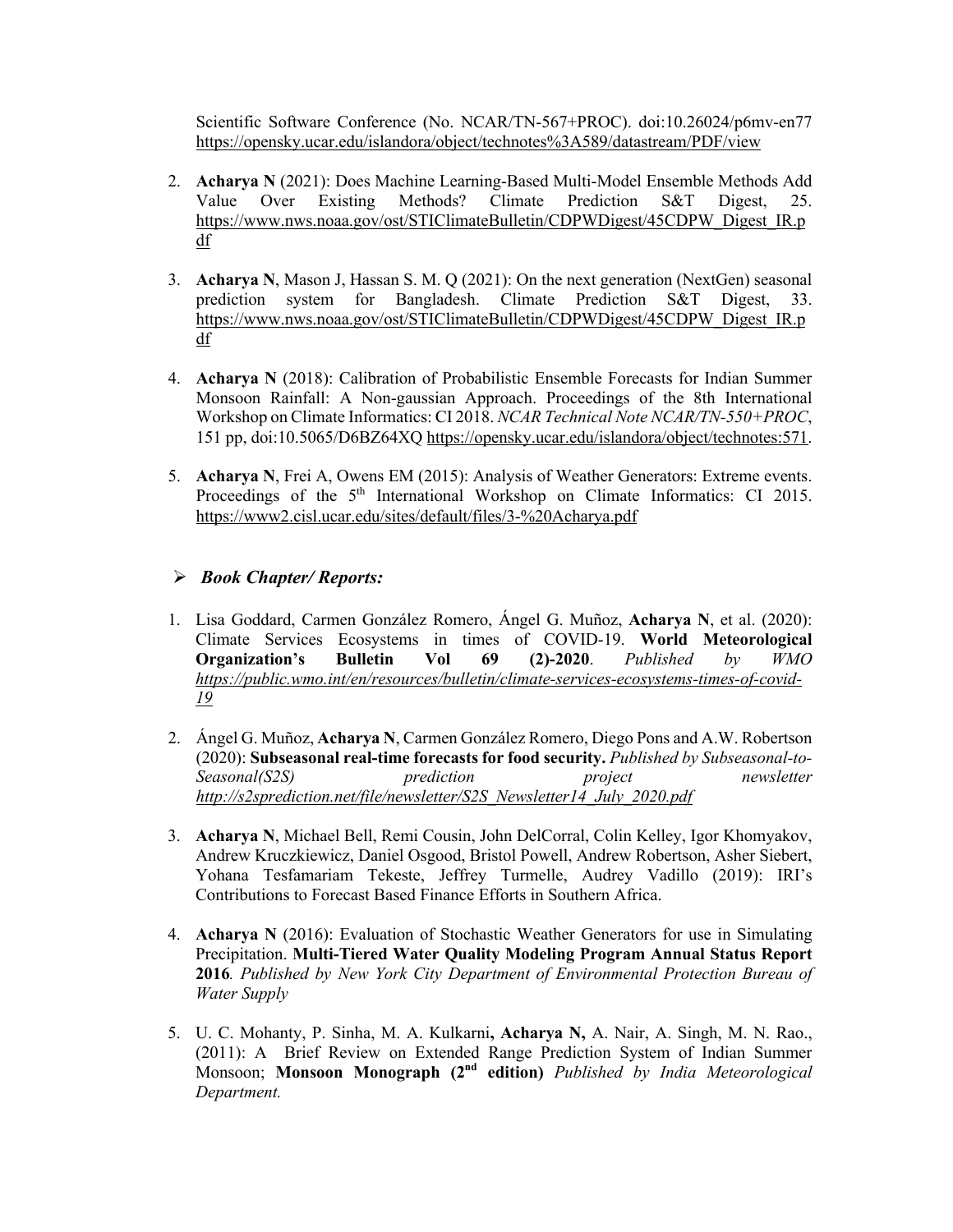- 6. Lee M.K, Son K.H, Nyunt C.T, Sanchez P.A.J, Mahavik N and **Acharya N** (2011). Flood. **Report on training modules and pilot programme on Climate Change Projections Downscaling: Approaches and Applications**. *Published by United Nations University Institute for Sustainability and Peace, Tokyo, Japan.*
- 7. **Acharya N** and Young-Mi Min (2013): Assessment of Seasonal Prediction of Indian Summer Monsoon Rainfall Based on the APCC Multi-Model System. **APEC Climate Center (APCC)'s Young Scientist Support Program (YSSP) Final Report 2012***. Published by APEC Climate Center, Busan, Republic of Korea.*

# Ø *Book Review:*

Radhika Iyengar and **Acharya N** (2021): Book Reviews: Rethinking Readiness: A Brief Guide to Twenty-First Century Megadisasters by Jeff Schlegelmilch. *Comparative Education Review* https://doi.org/10.1086/712180

# **Media Coverage of my research work:**

- Ø "Due To Climate Change And Corona, Demand For Weather…"
- Ø ( https://www.bhaskar.com/local/delhi-ncr/news/due-to-climate-change-and-coronademand-for-weather-future-speakers-is-increasing-on-the-lines-of-hedge-fund-nowwater-fund-managers-will-be-128435781.html )
- Ø "Improved three-week weather forecasts could save lives from disaster" (https://www.sciencenews.org/article/climate-weather-forecast-three-week-disasterstorms)
- Ø "Subseasonal Forecasting for the Indian Monsoon" published on Columbia Earth Institute blog (https://blogs.ei.columbia.edu/2019/12/10/subseasonal-forecasting-indianmonsoon/?fbclid=IwAR0fH5xLqCji05b9MH5aCOGqYfg8yMqlhHSnTB-QFjAUndct1gfu10BvgAY ).
- Ø "Research will examine climate change and water supply" at "BWS Tributary Volume 3 Issue 3 July 2015" by New York City Department of Environmental Protection, USA.
- Ø "What's in the forecast and how do we know?" published on Columbia Earth Institute blog (http://blogs.ei.columbia.edu/2017/07/12/whats-in-the-forecast-and-how-do-weknow/).
- Ø "Monsoon Rains Are Already a Disaster For Rohingya Refugee Camps" published on Earther (https://earther.com/monsoon-rains-are-already-a-disaster-for-rohingya-refug-1826866595)
- Ø Several Indian media report ("Hindustan", "Dainink Jagoron") on My 'Training of Trainers' for the Farmer Field School's at Bihar, India.
- Ø "Leverage improved forecast to deal with disasters" published on Mongabay (https://india.mongabay.com/2020/06/leverage-improved-forecast-to-deal-with-disasters/)
- Ø "Mapping a Way Forward for Localized Climate Information in India"(https://iri.columbia.edu/news/mapping-a-way-forward-for-localized-climateinformation-in-india/)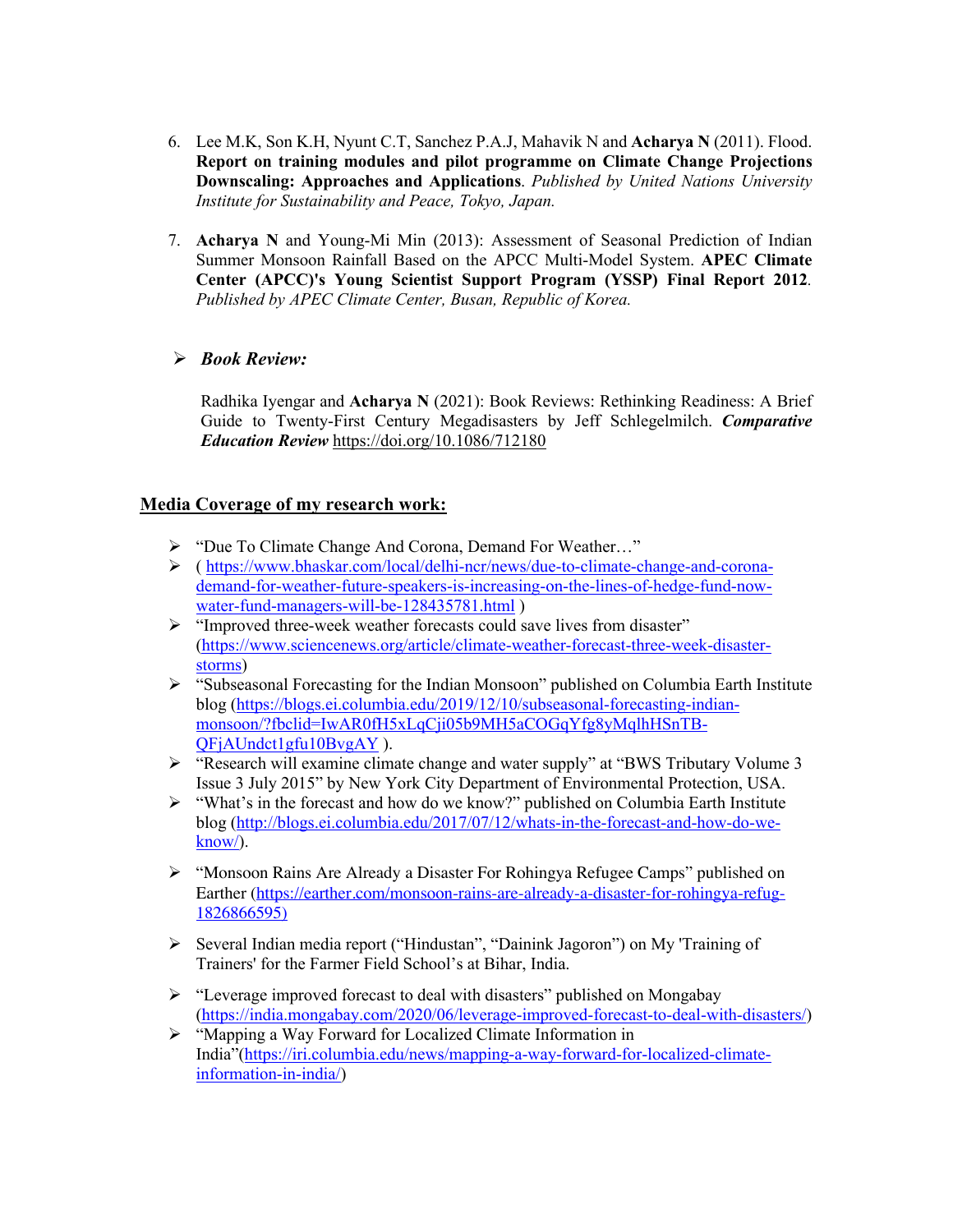# **Additional Synergetic Experience:**

#### Editor in *Journals*

- Ø Guest Associate Editor in *Frontiers in Climate* in the special issue "*Machine Learning for Climate Predictions and Projections*".
- Ø Guest Associate Editor in Frontiers in Climate in the special issue "*How Climate Predictions From Days to Decades Ahead Can Contribute to a More Sustainable Society*"

#### *Reviewer in Journals:*

More than 60 research paper has been reviewed in various international journals such as Theoretical and Applied Climatology, Comptes Rendus Geoscience, Stochastic Environmental Research and Risk Assessment, Journal of Geophysical Research-Atmosphere, International Journal of Climatology, Climate Dynamics, Journal of Hydrologic, Journal of Hydrologic Engineering, Acta Geophysica, Journal of Climate, Meteorology and Atmospheric Physics and more, Nature: Scientific Report, Nature Partner Journal and more.

Publons profile for reviewer: https://publons.com/researcher/459025/nachiketa-acharya/metrics/

### *Reviewer of Technical Report:*

Reviewed a Technical Report entitled 'A Technical Note on the Analysis of Modern Meteorological Gridded datasets using Python" has been prepared by Officers of Climate Research and Services, India Mereological Department.

#### *Reviewer of Book:*

Reviewed a book entitled "Rethinking Readiness: A Brief Guide to Twenty-First-Century Mega disasters" by Jeff Schlegelmilch. This book review is published in *Comparative Education Review* https://doi.org/10.1086/712180

# *Teaching and Mentorship Experience:*

- $\triangleright$  Teaching at online workshop on "Recent Advances in AI & ML for Climate Sciences" during 13-15 November 2021 organized by Technology Innovation Hub (TIH), Indian Statistical Institute (ISI),in association with the Institute of Electrical and Electronics Engineers, the Geoscience and Remote Sensing Society (GRSS), Kolkata Chapter.
- $\triangleright$  Teaching at virtual summer school on "Forecast verification" in the Mathematics of Planet Earth center for Doctoral Training at the Imperial College London, University of Reading on June 21-25, 202.
- Ø Mentor of "Research Experiences for Undergraduates in Climate Science" (https://sites.psu.edu/reuclimate/)
- Ø Mentor of Master's student in MA Climate and Society program at Columbia Climate School, Columbia University, https://climatesociety.ei.columbia.edu/
- Ø Jury member for AGU's Outstanding Student Presentation Award (OSPA).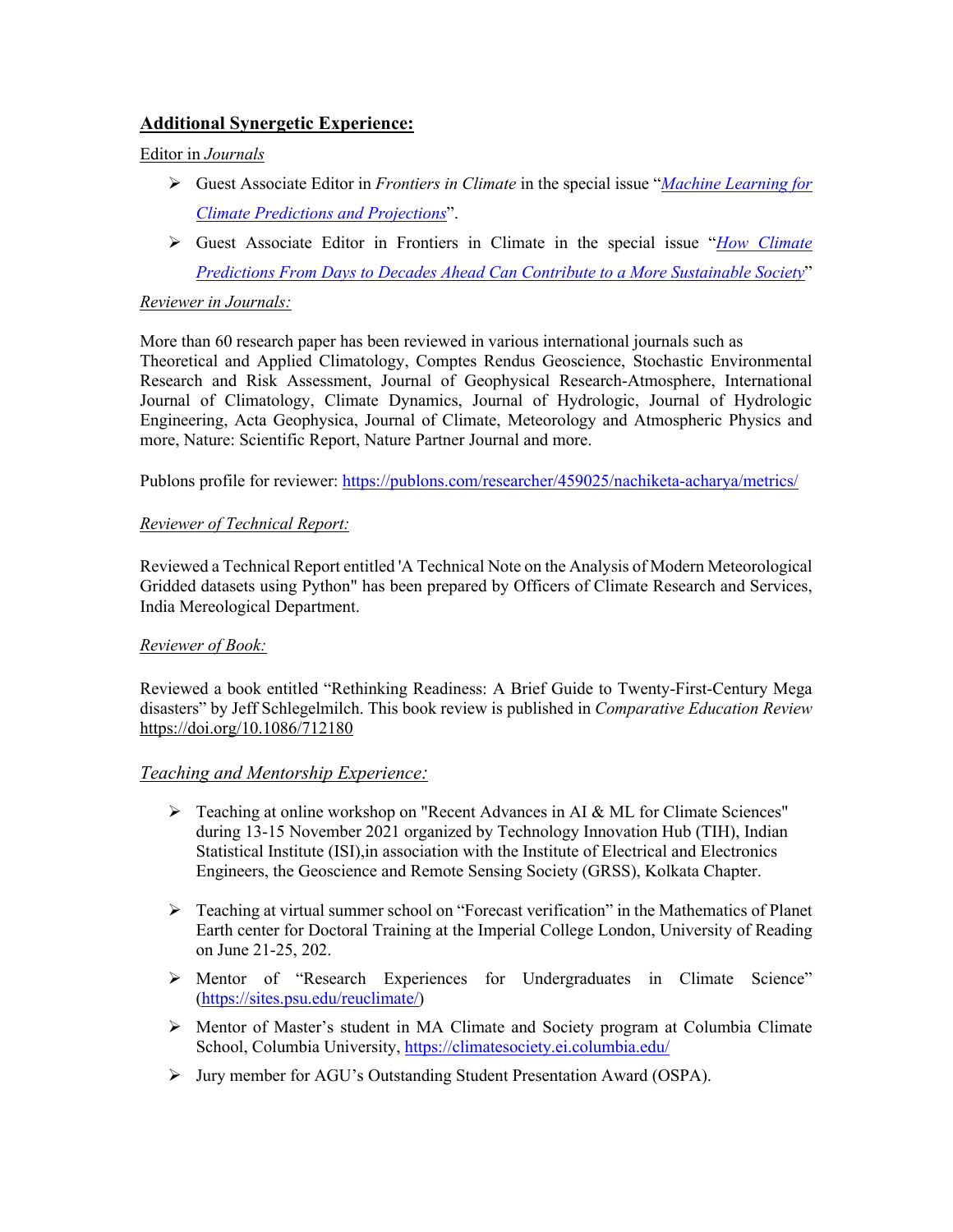- $\triangleright$  Actively engaged in the capacity in building the capacities of the National Meteorological Services of India, Bangladesh, Vietnam, Ethiopia, Rwanda and other countries through trainings on "next generation" sub-seasonal to seasonal forecasting methods based on IRI's Climate Predictability Tool (CPT).
- $\triangleright$  Gave trainings on NextGEN seasonal forecast system to scientists from Bangladesh Meteorological Department. It includes training on PyCPT and theoretical background of seasonal forecasting using Climate Prediction Tool at Dhaka, Bangladesh, Sep 26 to Oct 06,2019.
- $\triangleright$  Gave trainings on NextGEN seasonal forecast system to scientists from Bangladesh Meteorological Department. It includes training on PyCPT and theoretical background of seasonal forecasting using Climate Prediction Tool at Dhaka, Bangladesh, Sep 26 to Oct 06,2019.
- $\triangleright$  Gave trainings on NextGEN seasonal forecast system to scientists from Bangladesh Meteorological Department. It includes training on PyCPT and theoretical background of seasonal forecasting using Climate Prediction Tool at Dhaka, Bangladesh, Sep 26 to Oct 06,2019.
- $\triangleright$  Gave trainings on NextGEN seasonal forecast system to scientists from National Meteorology Agency. It includes training on PyCPT and theoretical background of seasonal forecasting using Climate Prediction Tool at Addis Ababa, Ethiopia, Oct-7- 18,2019.
- $\triangleright$  Gave trainings on NextGEN seasonal forecast system to scientists from Meteo. Rwanda. It includes training on PyCPT and theoretical background of seasonal forecasting using Climate Prediction Tool at Kigali, Rwanda, October 18-Nov 3,2019.
- Ø Gave three days of training on the Climate Predictability Tool to scientists from several south Asian countries at South Asian Climate Outlook Forum (SASCOF)-12 organized by the World Meteorological Organization and the India Meteorological Department at Pune, April 15-20, 2018.
- Ø Gave training to Scientists of Bangladesh Meteorological Department and Department of Agriculture Extension in March,2018 at
- $\triangleright$  Gave training to Scientists of Bangladesh Meteorological Department in October, 2017 and January 2018 at Dhaka, Bangladesh.
- $\triangleright$  Teaches one semester class on Multivariate Statistics using R software to the Undergraduate and Graduate students of the Department of Geography, Hunter College, City University of New York, India during August to October, 2016.
- $\triangleright$  Teaches one semester class on Probability Distribution to the M.Sc students of the Department of Statistics, Utkal University, India during August, 2013 to March, 2014.
- $\triangleright$  Taking 2 days "UGC Refresher Course on the Mathematical Sciences: Statistics and Application" class to the lecturers and professors from several University of Odisha on "Problem with traditional Regression Approach" during 2-4 March, 2014.
- Ø Delivered lecture and took hands on classes on "Probabilistic prediction" in BIMSTEC Centre for Weather and Climate held in NCMRWF, NOIDA from  $26<sup>th</sup>$  August to 1<sup>st</sup> September, 2014.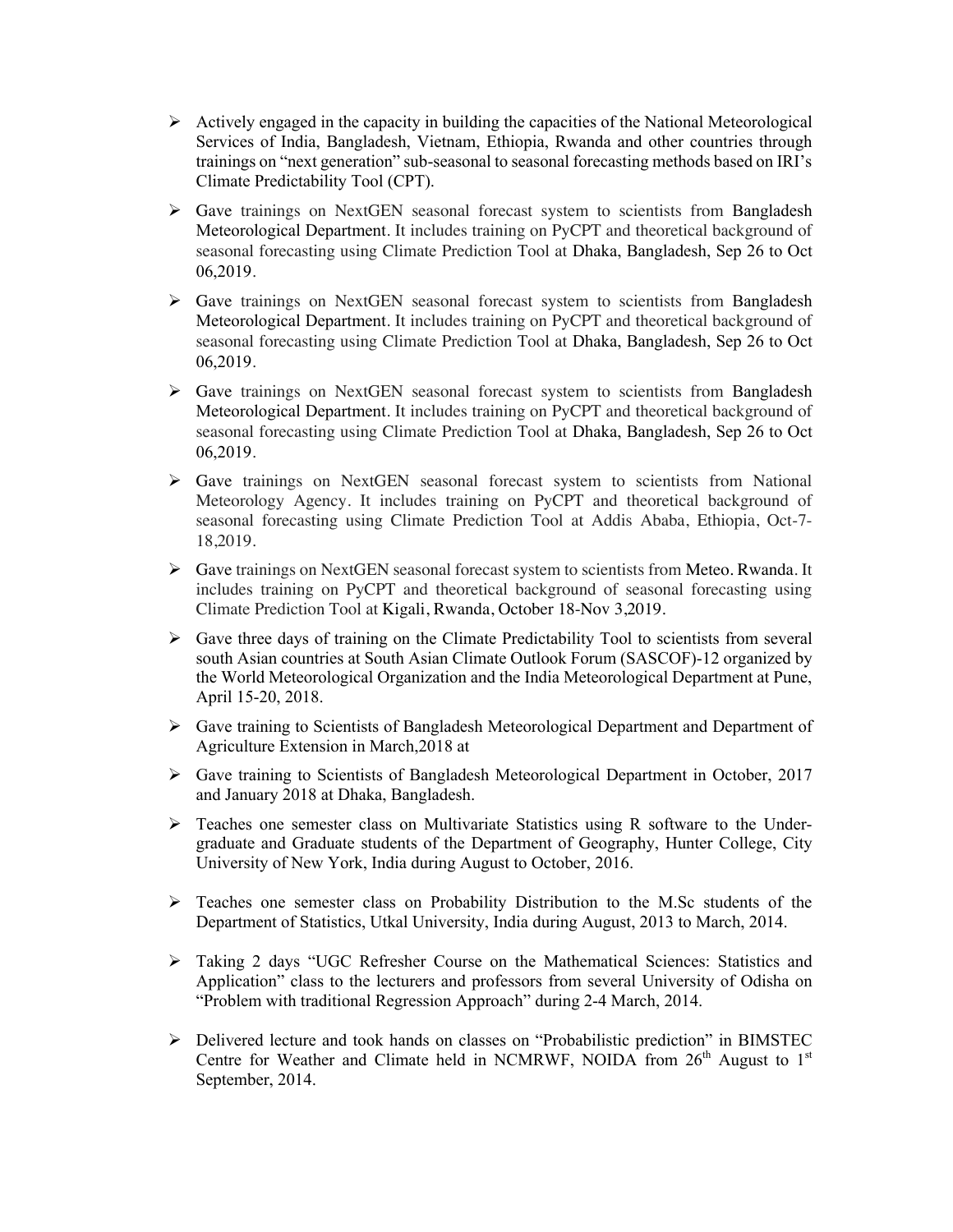# *Service and Organizational activities:*

- $\triangleright$  Served as expert panel member in various Regional Climate Outlook Forum (RCOFs) I also trained the forecasters in these countries in the Pre-COF training sessions. by Climate Services Branch in World Meteorological Organization. I also trained climate forecasters in various National Meteorological Services in the Pre-COF forum.
- Ø (Association of Southeast Asian Nations Climate Outlook Forum (ASEANCOF), South Asian Climate Outlook Forum (SASCOF), Greater Horn of Africa Climate Outlook Forum (GHACOF) and Mediterranean Climate Outlook Forum (MedCOF).

# **Paper presented/ Invited talk at the International Conferences:**

 $\triangleright$  Delivered talk on "Sub-Seasonal Probabilistic Precipitation Forecasting using Extreme Learning Machine" at the Machine Learning Workshop (MAELSTROM-2022) organized by The European Centre for Medium-Range Weather Forecasts (ECMWF) on March 30,2022.

Link: https://events.ecmwf.int/event/294/

- Ø Delivered invited talk on "A Machine Learning Approach for Probabilistic Multi-Model Ensemble Predictions of Indian Summer Monsoon Rainfall" at the 7th International Monsoon Workshop (IWM),a major quadrennial symposia series under the World Weather Research Programme (WWRP) of the World Meteorological Organization and organized by India Meteorological Department on March 26,2022. Link https://mausam.imd.gov.in/IWM7/
- $\triangleright$  Delivered keynote talk on "Machine Learning for Climate Forecast" at The 3rd International Conference On Innovative Trends in Information Technology" organized by IIIT Kottayam on Feb 12, 2022. Link: http://icitiit22.iiitkottayam.ac.in/
- $\triangleright$  Delivered keynote talk on "Statistical Learning for Climate Forecast" in the webinar series at the Department of Geography Vidyasagar University, India on Jan 28, 2022.
- Ø Presented a paper on "Predicting Indian Monsoon Onset in S2S Scale: A Machine Learning Framework" at the 102<sup>nd</sup> annual meeting AMS 2022 on Jan 24,2022.
	- o Link: https://ams.confex.com/ams/102ANNUAL/meetingapp.cgi/Paper/399439
- $\triangleright$  Presented a paper on "Generative Adversarial Networks based multisite weather generator (GAN-MulWG)" at the AGU fall meeting 2021 on Dec 13, 2021.
	- o Link: https://agu.confex.com/agu/fm21/meetingapp.cgi/Paper/996440
- Ø Delivered keynote talk on "Machine Learning Framework for the Prediction of Bangladesh Summer Monsoon" at the "International Conference on Meteorology and Climate Science 2021" on Dec 10,2021 organized by organized by the Department of Meteorology University of Dhaka and Bangladesh Meteorological Department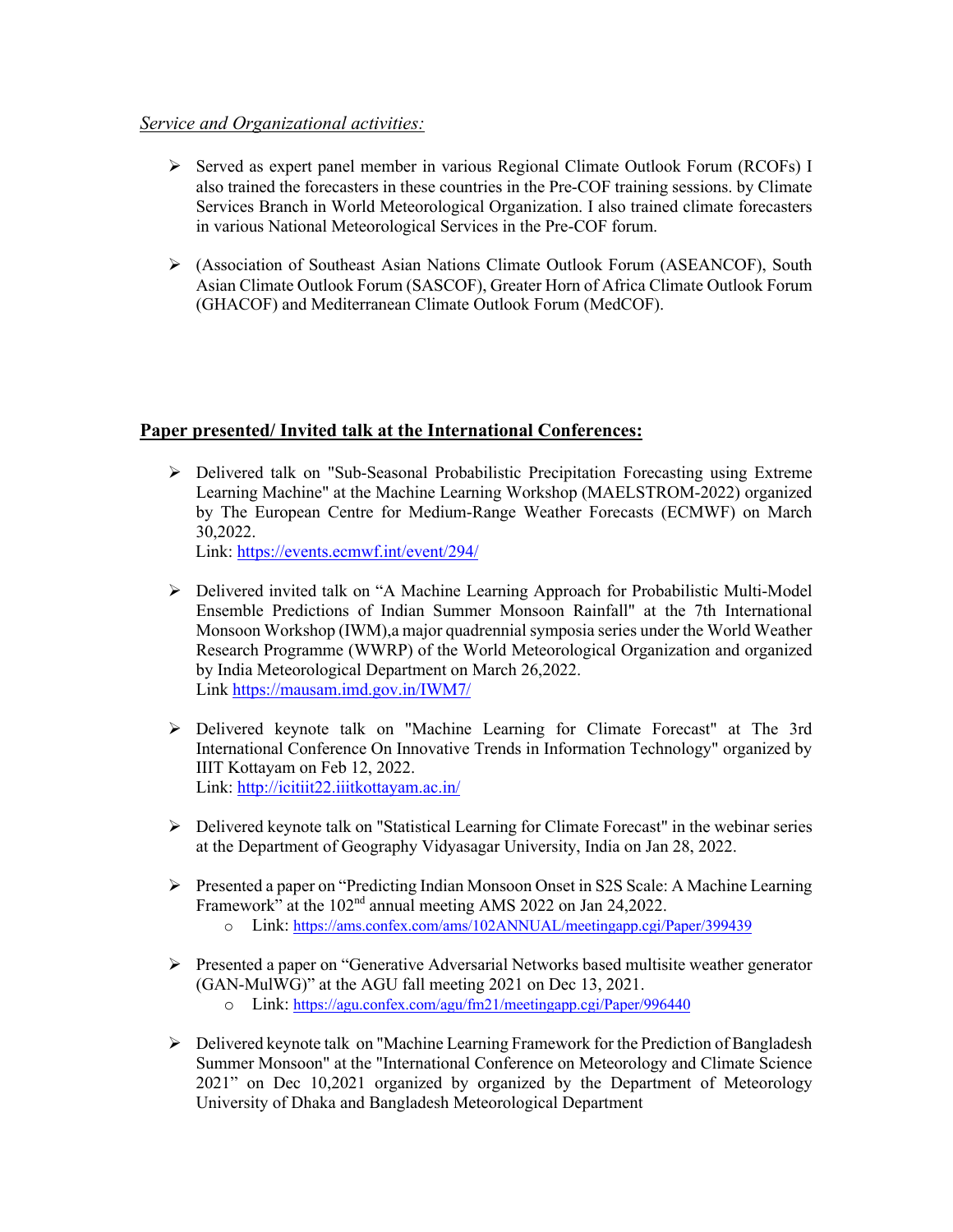- o Link: https://met.du.ac.bd/conference/
- Ø Presented a paper on "Generative Adversarial Networks based multisite weather generator (GAN-MulWG)" at 3rd NOAA Workshop on Leveraging AI in Environmental Sciences on 15 September 2021.
	- o Link: https://2021noaaaiworkshop.sched.com/
- $\triangleright$  Delivered an invited talk at the series of Distinguished Lectures organized by CropIn (https://www.cropin.com/) which is an Earth Observation (EO) & AI-led AgTech organization on "Developing agro-advisory using sub-seasonal forecast for Bihar, India", Nov 19,2021.
- $\triangleright$  Delivered an invited talk at the 18th Annual Meeting of the Asia Oceania Geosciences Society on "Machine Learning-Based Multi-model Ensemble" on 2 Aug,2021 (virtually).
- Ø Delivered an invited talk at the webinar on "S2S forecast and its applications in South Asia" on 28 July 2021 at Indian Institute of Tropical Meteorology (IITM), Pune organized by IITM in association with the WMO S2S Working Group and International CLIVAR Monsoon Project Office (ICMPO).
- $\triangleright$  Presented a paper on "PyELM-MME: A Python platform for Extreme learning machine based Multi-Model Ensemble" at the Improving Scientific Software Conference organized by National Center for Atmospheric Research on 24 March, 2021.
	- o Link: https://sea.ucar.edu/conference/2021
- $\triangleright$  Delivered an Invited Talk on "On the Deep-Learning based Multi-Model Ensemble" under the theme "Artificial Intelligence, Machine Learning, and Deep Learning in Weather and Climate Research and Services" at the TROPMET-2010, organized by the Indian Meteorological Society on December 16, 2020.
- Ø Presented a paper on "On the Next Generation (NextGen) Seasonal Prediction System for Bangladesh" at the International Conference on Meteorology and Climate Science 2020 organized by the Dhaka University, Bangladesh on December 11, 2020.
	- o Link: http://met.du.ac.bd/conference/
- Ø Presented a paper on "A Next Generation (NextGen) Approach to Improve the Seasonal Prediction System in East Africa" at the AGU fall meeting 2020 on December 11, 2020. o Link: https://www.essoar.org/doi/10.1002/essoar.10504989.1
- Ø Presented a paper on "Point-Biserial Correlation-Based Skill Scores for Probabilistic Forecasts" in the around-the-clock International Verification Methods Workshop Online (2020-IVMW-O) organized by World Weather Research Programme (WWRP) by World Meteorological Organization on November 19, 2020.
	- o Link:https://www.univie.ac.at/imgwien/jwgfvr/MetaVerif/2020111900/Acharya\_ 2020IVMWO\_MetaVerif\_19Nov00UTC.pdf
- Ø Delivered an Invited Talk on "A Non-stationary Generalized Extreme Value Modeling for Climate Change Impact Studies of New York City's Primary Water Supply" at the "International Web Conference on the Mathematical Methods and Models in Applied Sciences" organized by the Department of Mathematics, Amity Institute of Applied Sciences on November 7, 2020.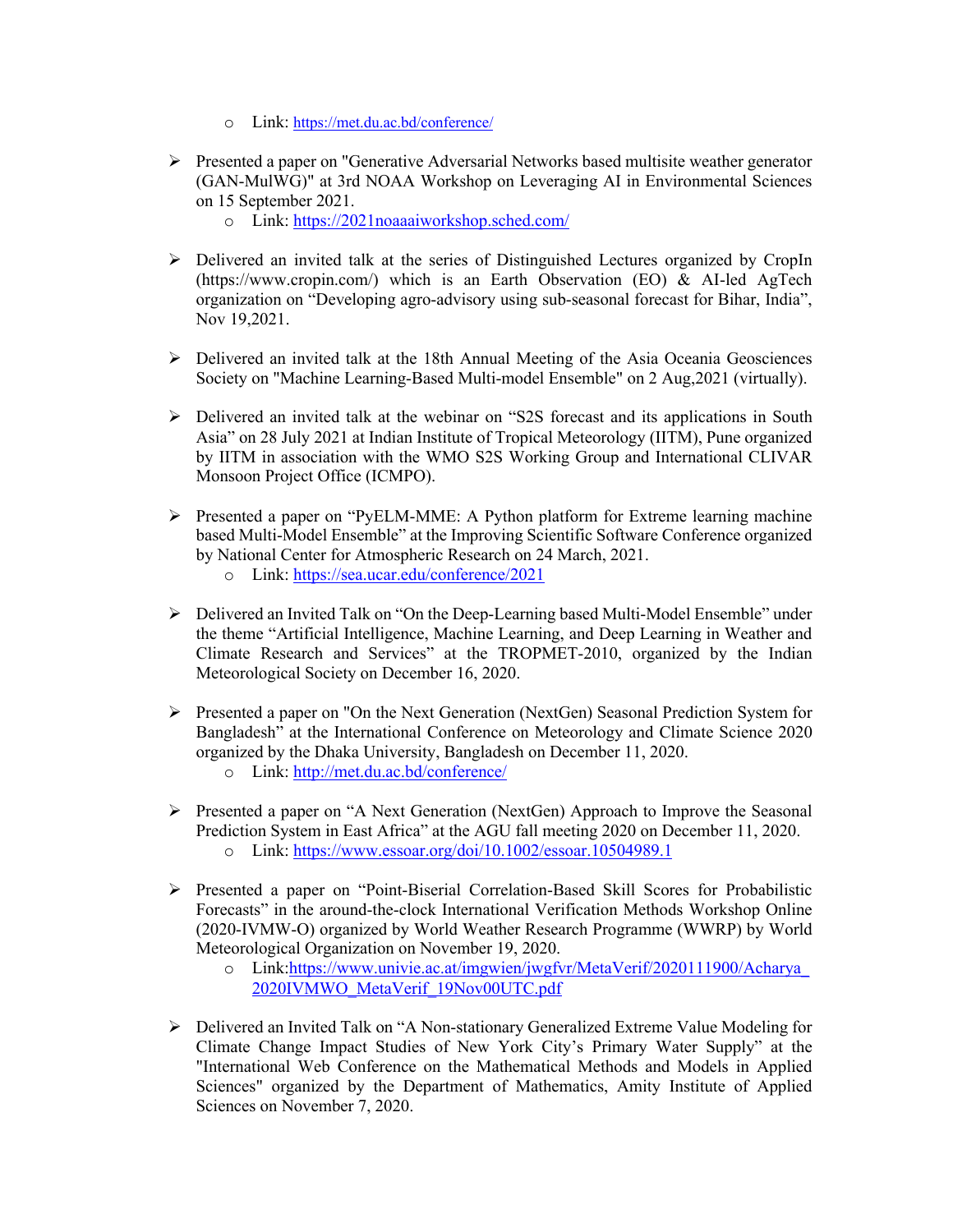- Ø Presented a paper on "Does Machine Learning Based Multi-Model Ensemble Methods Add Value over Existing Methods?" in the virtual oral session at 45th Annual Climate Diagnostics and Prediction Workshop organized by NOAA's Climate Prediction Center on October 20, 2020. Also presented two more papers in the virtual poster session. The titles of the papers are "Does Non-Gaussian Calibration Improve Multi-Model Seasonal Forecasts?" and "On the Next Generation (NextGen) Seasonal Prediction System for Bangladesh".
	- o Link:https://www.cpc.ncep.noaa.gov/products/outreach/CDPW/45/sessions/prese ntations/Session2\_Talk4.pdf
- $\triangleright$  Delivered a talk on "Does the Machine Learning-based Multi-Model Ensemble Method improve the skill of the seasonal prediction?" in the "Stochastic Modeling and Computational Statistics (SMAC)" organized by Department of Statistics, Penn State University on October 23, 2020.
- Ø Delivered a talk on "Does Non-Gaussian Calibration Improve Multi-Model Seasonal Forecasts?" in the "Climate and Global Dynamics seminar series" organized by National Center for Atmospheric Research on October 13, 2020.
- $\triangleright$  Delivered a talk on "Extreme Rainfall Events of Bangladesh: How are they changing over time and are they predictable?" in the "Sea Level Rise Seminar" organized by NASA Goddard Institute for Space Studies on August 18,2020.
- $\triangleright$  Presented a paper entitled "Experimental Real-time Sub-seasonal to Seasonal (S2S) Forecast for Indian Summer Monsoon 2018 over Bihar: A Forecast Application for Risk Management in Agriculture" at AGU Fall Meeting 2019, San Francisco, CA, December 9  $-13, 2019.$
- Ø Presented a paper entitled "Evaluating a new calibration method for seasonal probabilistic prediction for Indian summer monsoon" at "Second International Conference on Subseasonal to Decadal Prediction" held at the National Center for Atmospheric Research, Boulder, CO, September 17-22,2018.
- Ø Presented a paper entitled "Calibration of probabilistic ensemble forecasts for Indian summer monsoon rainfall: a non-gaussian approach" at "8th International Workshop on Climate Informatics" held at the National Center for Atmospheric Research, Boulder, CO, September 20-22,2018.
- $\triangleright$  Presented a paper entitled "Advances in Real-time Probabilistic Seasonal forecasting at The International Research Institute for Climate and Society (IRI)" at North American Multi-Model Ensemble (NMME) and Subseasonal Experiment (SubX) Science Meeting at the NOAA Center for Weather and Climate Prediction in College Park MD during September 13 - 15, 2017.
- Ø Presented a paper entitled "Application of Stochastic Weather Generators for Climate Change Impact Study over the Catskill Mountain Watersheds" at 13<sup>th</sup> Catskill Environmental Research and Monitoring (CERM) Conference, Belleayre Ski Center, Highmount, New York during October 27 - 28, 2016.
- $\triangleright$  Presented a paper entitled "Inter-comparison of stochastic weather generators for the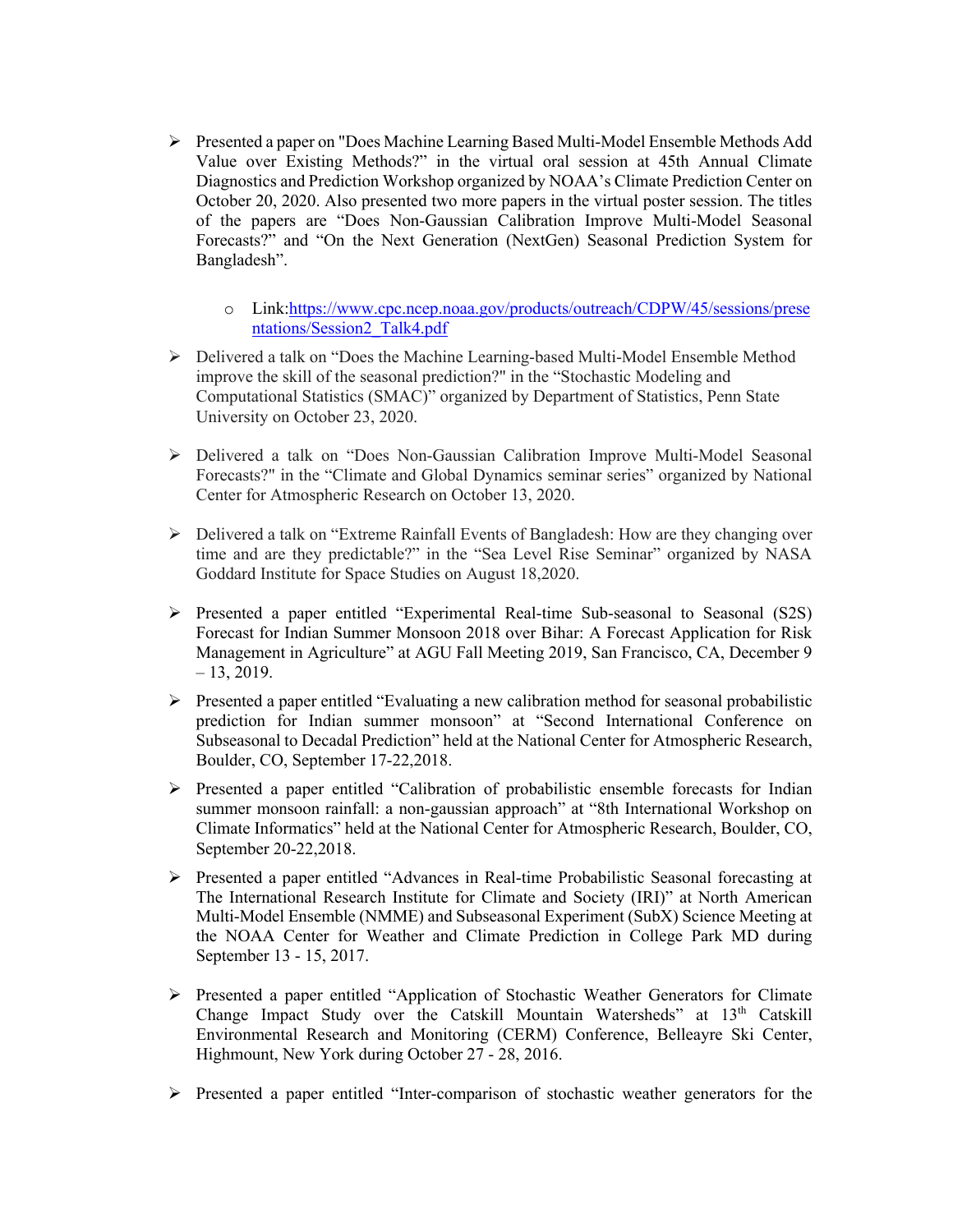simulation of basin-scale extreme precipitation in the Catskill Mountains, New York State, U.S." at 13<sup>th</sup> International Meeting on Statistical Climatology (IMSC) Canmore, Alberta, Canada during June 6 - 10, 2016.

- $\triangleright$  Presented a paper entitled "Evaluation of Stochastic Weather Generators for Capturing the Statistics of Extreme Precipitation Events in Catskill Mountain Watersheds, New York " at American Geophysical Union Fall Meeting, San Francisco, California, USA during December 14-18,2015.
- Ø Presented a paper entitled "Analysis of Weather Generators: Extreme Events " at *the 5th International Workshop on Climate Informatics* held at National Center for atmospheric Research (NCAR), Boluder, Colorado, USA during September 24-25,2015.
- Ø Presented a paper entitled "Performance Assessment of Stochastic Weather Generators for precipitation over Catskill Mountain watersheds, New York, USA " at *Watershed Science and Technical Conference,* held at Thayer Hotel, West Point, New York, USA during 9 September, 2015.
- $\triangleright$  Presented a paper entitled "Prediction of Winter Monsoon using Artificial Neural Network based Multi-Model Ensemble schemes" at *The International Tropical Meteorology Symposium (INTROMET),* in SRM University, Chennai, India during 21-25 February, 2014.
- $\triangleright$  Presented a paper entitled "Comparison of the parametric and non-parametric methods for Probabilistic Multi-Model Ensemble (PMME) Prediction to predict Indian Summer Monsoon Rainfall" at *The International Tropical Meteorology Symposium (INTROMET),*  in SRM University, Chennai, India during 21-25 February, 2014.
- Ø Presented a paper entitled "Winter Monsoon Prediction using Artificial Neural Network based Multi-Model Ensemble scheme " at *India-EU workshop II Monsoon and ocean variability, climate change and sea level variations,* in Nansen Environmental Research Centre India (NERCI), Kochi, India during 11-13 November, 2013.
- $\triangleright$  Presented a paper entitled "Prediction of drought indices over India using Multi-Model Ensemble" at *International Conference on Climate,Water and Policy (ICCWP)* in Busan, Republic of Korea during 11-13 September, 2012.
- $\triangleright$  Presented a paper entitled "Probabilistic Multi-Model Ensemble Prediction of Indian Summer Monsoon Rainfall using General Circulation Models", at *IITM Golden Jubilee International Conference on Opportunities and Challenges in Monsoon Prediction in a Changing Climate (OCHAMP)* in IITM, Pune, India during 21-25 February 2012*.*
- Ø Presented a paper entitled "Seasonal prediction of monsoon rainfall with statistical downscaling of Global Model Outputs for Clime Risk Management in Agriculture", at *5th UN-CECAR International Conference* in Tokyo, United Nation University, Japan on 15<sup>th</sup> November, 2011.
- Ø Presented a paper entitled "Skill of Multi-Model (MME) Prediction schemes for July rainfall over India", at *TROPMET-2010*, Indian Meteorological Society, Kolkata, India during 19-21 October, 2010.